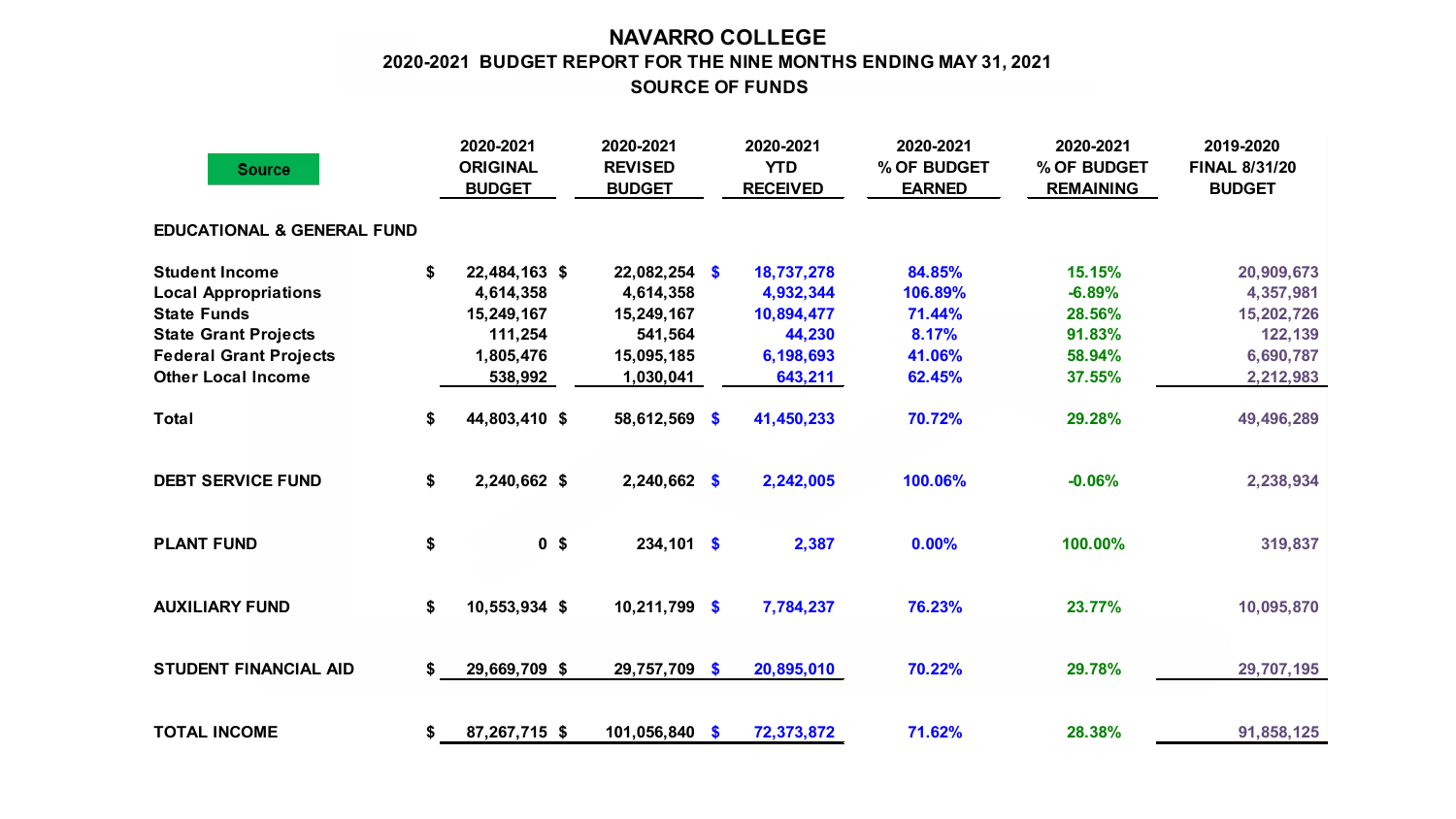## **NAVARRO COLLEGE 2019-2020 BUDGET REPORT FOR THE NINE MONTHS ENDING MAY 31, 2020**

**SOURCE OF FUNDS**

| <b>Source</b>                         |    | 2019-2020<br><b>ORIGINAL</b><br><b>BUDGET</b> | 2019-2020<br><b>REVISED</b><br><b>BUDGET</b> |               | 2019-2020<br><b>YTD</b><br><b>RECEIVED</b> | 2019-2020<br>% OF BUDGET<br><b>EARNED</b> | 2019-2020<br>% OF BUDGET<br><b>REMAINING</b> |  |
|---------------------------------------|----|-----------------------------------------------|----------------------------------------------|---------------|--------------------------------------------|-------------------------------------------|----------------------------------------------|--|
| <b>EDUCATIONAL &amp; GENERAL FUND</b> |    |                                               |                                              |               |                                            |                                           |                                              |  |
| <b>Student Income</b>                 | \$ | 22,186,176 \$                                 | $20,909,673$ \$                              |               | 20,305,165                                 | 97.11%                                    | 2.89%                                        |  |
| <b>Local Appropriations</b>           |    | 3,868,321                                     | 4,357,981                                    |               | 4,507,547                                  | 103.43%                                   | $-3.43%$                                     |  |
| <b>State Funds</b>                    |    | 15,202,726                                    | 15,202,726                                   |               | 10,916,179                                 | 71.80%                                    | 28.20%                                       |  |
| <b>State Grant Projects</b>           |    | 155,935                                       | 115,354                                      |               | 84,275                                     | 73.06%                                    | 26.94%                                       |  |
| <b>Federal Grant Projects</b>         |    | 2,212,462                                     | 2,527,434                                    |               | 1,660,684                                  | 65.71%                                    | 34.29%                                       |  |
| <b>Other Local Income</b>             |    | 479,350                                       | 1,047,983                                    |               | 998,897                                    | 95.32%                                    | 4.68%                                        |  |
| <b>Total</b>                          | \$ | 44,104,970 \$                                 | 44, 161, 151                                 | $\mathbf{S}$  | 38,472,747                                 | 87.12%                                    | 12.88%                                       |  |
| <b>DEBT SERVICE FUND</b>              | \$ | 2,238,934 \$                                  | $2,238,934$ \$                               |               | 2,254,236                                  | 100.68%                                   | $-0.68%$                                     |  |
| <b>PLANT FUND</b>                     | \$ | 0 <sup>5</sup>                                | 420,062 \$                                   |               | 45,053                                     | 0.00%                                     | 100.00%                                      |  |
| <b>AUXILIARY FUND</b>                 | \$ | 10,422,427 \$                                 | 10,010,778                                   | $\sqrt[6]{3}$ | 7,861,477                                  | 78.53%                                    | 21.47%                                       |  |
| <b>STUDENT FINANCIAL AID</b>          | \$ | 29,707,195 \$                                 | 29,707,195                                   | $\mathbf{s}$  | 24,411,542                                 | 82.17%                                    | 17.83%                                       |  |
| <b>TOTAL INCOME</b>                   | \$ | 86,473,526 \$                                 | 86,538,120                                   | - \$          | 73,045,055                                 | 84.41%                                    | 15.59%                                       |  |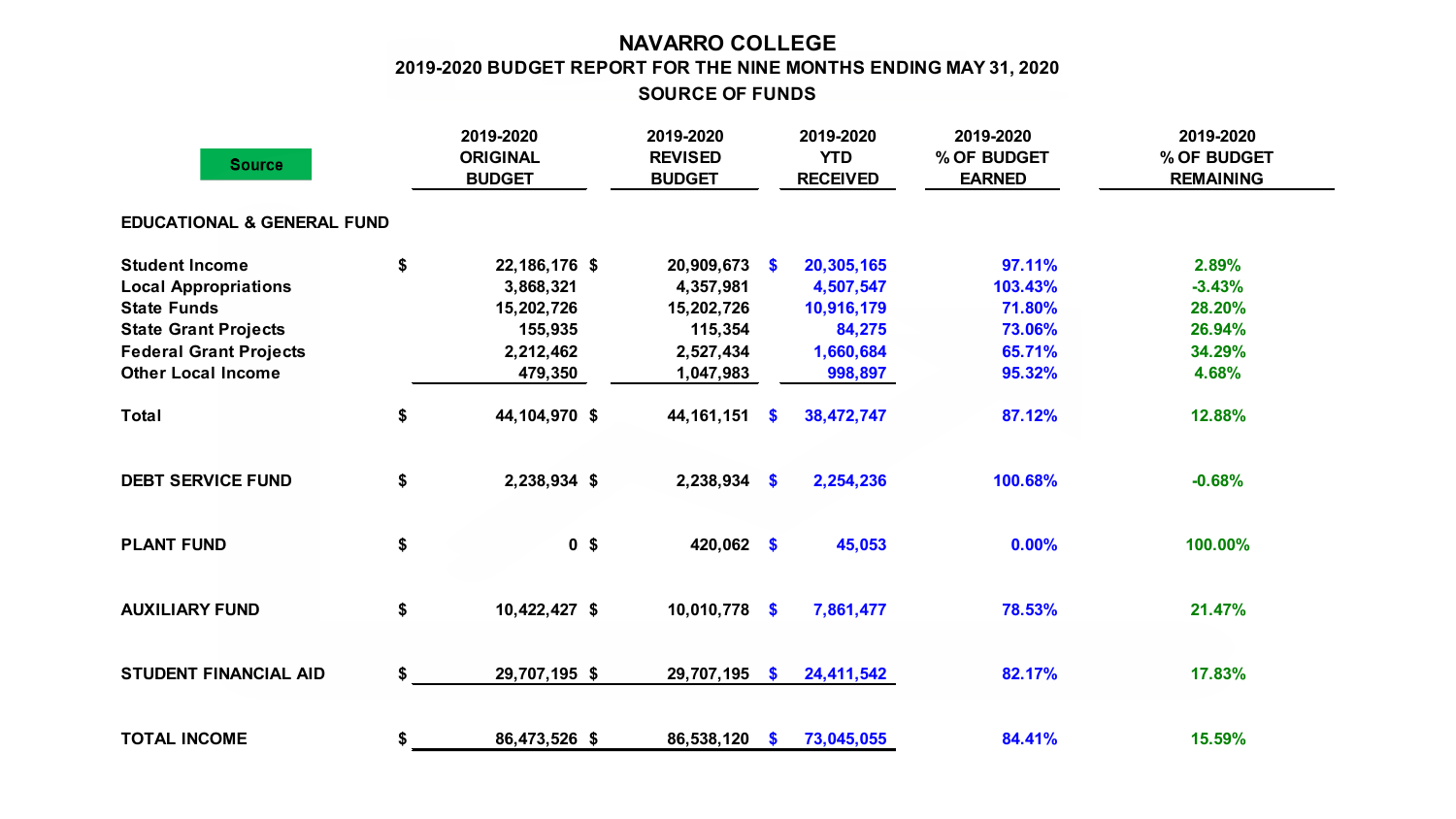## **NAVARRO COLLEGE 2020-2021 BUDGET REPORT FOR THE NINE MONTHS ENDING MAY 31, 2021 DISBURSEMENT OF FUNDS**

| <b>Disbursement</b>                       |    | 2020-2021<br><b>ORIGINAL</b><br><b>BUDGET</b> | 2020-2021<br><b>REVISED</b><br><b>BUDGET</b> | 2020-2021<br><b>YTD</b><br><b>EXPENSED</b> |    | 2020-2021<br><b>OBLIGATED</b> | 2020-2021<br>% OF BUDGET<br><b>EXPENDED</b> | 2020-2021<br>% OF BUDGET<br><b>REMAINING</b> | 2019-2020<br><b>FINAL 8/31/20</b><br><b>BUDGET</b> |  |  |  |  |
|-------------------------------------------|----|-----------------------------------------------|----------------------------------------------|--------------------------------------------|----|-------------------------------|---------------------------------------------|----------------------------------------------|----------------------------------------------------|--|--|--|--|
| <b>EDUCATIONAL &amp; GENERAL FUND</b>     |    |                                               |                                              |                                            |    |                               |                                             |                                              |                                                    |  |  |  |  |
| <b>General Administration</b>             | \$ | 2,192,645 \$                                  | 2,304,218 \$                                 | 1,567,373                                  | S. | 474,486                       | 88.61%                                      | 11.39%                                       | 2,107,626                                          |  |  |  |  |
| <b>Student Services</b>                   |    | 3,776,017                                     | 3,667,499                                    | 2,209,981                                  |    | 765,677                       | 81.14%                                      | 18.86%                                       | 3,501,082                                          |  |  |  |  |
| <b>General Institutional</b>              |    | 4,862,135                                     | 4,478,776                                    | 3,018,659                                  |    | 945,233                       | 88.50%                                      | 11.50%                                       | 4,652,753                                          |  |  |  |  |
| <b>Instructional Administration</b>       |    | 1,445,011                                     | 1,437,001                                    | 906,380                                    |    | 274,042                       | 82.14%                                      | 17.86%                                       | 1,395,697                                          |  |  |  |  |
| <b>Staff Benefits</b>                     |    | 7,168,132                                     | 7,168,132                                    | 4,701,243                                  |    | 1,462,024                     | 85.98%                                      | 14.02%                                       | 6,236,252                                          |  |  |  |  |
| <b>Resident Instruction:</b>              |    |                                               |                                              |                                            |    |                               |                                             |                                              |                                                    |  |  |  |  |
| Academic                                  |    | 6,794,475                                     | 6,723,315                                    | 4,912,608                                  |    | 1,071,739                     | 89.01%                                      | 10.99%                                       | 7,238,511                                          |  |  |  |  |
| Career                                    |    | 6,307,742                                     | 6,293,966                                    | 4,326,376                                  |    | 1,445,712                     | 91.71%                                      | 8.29%                                        | 6,062,073                                          |  |  |  |  |
| Planetarium                               |    | 76,603                                        | 77,842                                       | 60,489                                     |    | 16,730                        | 99.20%                                      | 0.80%                                        | 82,672                                             |  |  |  |  |
| Museum                                    |    | 155,520                                       | 156,368                                      | 95,822                                     |    | 41,324                        | 87.71%                                      | 12.29%                                       | 172,979                                            |  |  |  |  |
| <b>Events</b>                             |    | 65,063                                        | 60,898                                       | 53,424                                     |    | 19,283                        | 119.39%                                     | $-19.39%$                                    | 93,448                                             |  |  |  |  |
| Library                                   |    | 467,816                                       | 469,220                                      | 375,231                                    |    | 80,114                        | 97.04%                                      | 2.96%                                        | 472,602                                            |  |  |  |  |
| <b>Community Services</b>                 |    | 2,000                                         | 2,000                                        | $\mathbf 0$                                |    | 1,834                         | 91.70%                                      | 8.30%                                        | 1,700                                              |  |  |  |  |
| <b>Plant Maintenance &amp; Operations</b> |    | 4,049,309                                     | 4,094,323                                    | 2,398,274                                  |    | 664,848                       | 74.81%                                      | 25.19%                                       | 4,597,598                                          |  |  |  |  |
| <b>Appropriations</b>                     |    | 5,679,816                                     | 5,811,242                                    | 4,462,296                                  |    | 269,489                       | 81.42%                                      | 18.58%                                       | 6,064,782                                          |  |  |  |  |
| <b>State Grant Projects</b>               |    | 111,254                                       | 541,564                                      | 152,962                                    |    | 104,857                       | 47.61%                                      | 52.39%                                       | 122,139                                            |  |  |  |  |
| <b>Federal Grant Projects</b>             |    | 1,615,845                                     | 14,933,554                                   | 6,090,217                                  |    | 760,357                       | 45.87%                                      | 54.13%                                       | 6,495,349                                          |  |  |  |  |
| <b>Local Grant Projects</b>               |    | 34,027                                        | 392,651                                      | 104,563                                    |    | 170,393                       | 70.03%                                      | 29.97%                                       | 199,026                                            |  |  |  |  |
| Total                                     | \$ | 44,803,410 \$                                 | 58,612,569 \$                                | 35,435,898                                 | S. | 8,568,142                     | 75.08%                                      | 24.92%                                       | 49,496,289                                         |  |  |  |  |
| <b>DEBT SERVICE FUND</b>                  | \$ | 2,240,662 \$                                  | $2,240,662$ \$                               | 2,055,514                                  | S. | $\mathbf 0$                   | 91.74%                                      | 8.26%                                        | 2,238,934                                          |  |  |  |  |
| <b>PLANT FUND</b>                         | \$ | 0 <sup>5</sup>                                | $234,101$ \$                                 | 105,576                                    | \$ | $\mathbf 0$                   | 45.10%                                      | 54.90%                                       | 319,837                                            |  |  |  |  |
| <b>AUXILIARY FUND</b>                     | \$ | 10,553,934 \$                                 | $10,211,799$ \$                              | 5,974,774                                  | S. | 1,618,456                     | 74.36%                                      | 25.64%                                       | 10,095,870                                         |  |  |  |  |
| <b>STUDENT FINANCIAL AID</b>              | \$ | 29,669,709 \$                                 | 29,757,709 \$                                | 22, 158, 645                               | \$ | $\mathbf 0$                   | 74.46%                                      | 25.54%                                       | 29,707,195                                         |  |  |  |  |
| <b>TOTAL DISBURSEMENTS</b>                | \$ | 87,267,715 \$                                 | 101,056,840 \$                               | 65,730,407                                 | S. | 10,186,598                    | 75.12%                                      | 24.88%                                       | 91,858,125                                         |  |  |  |  |